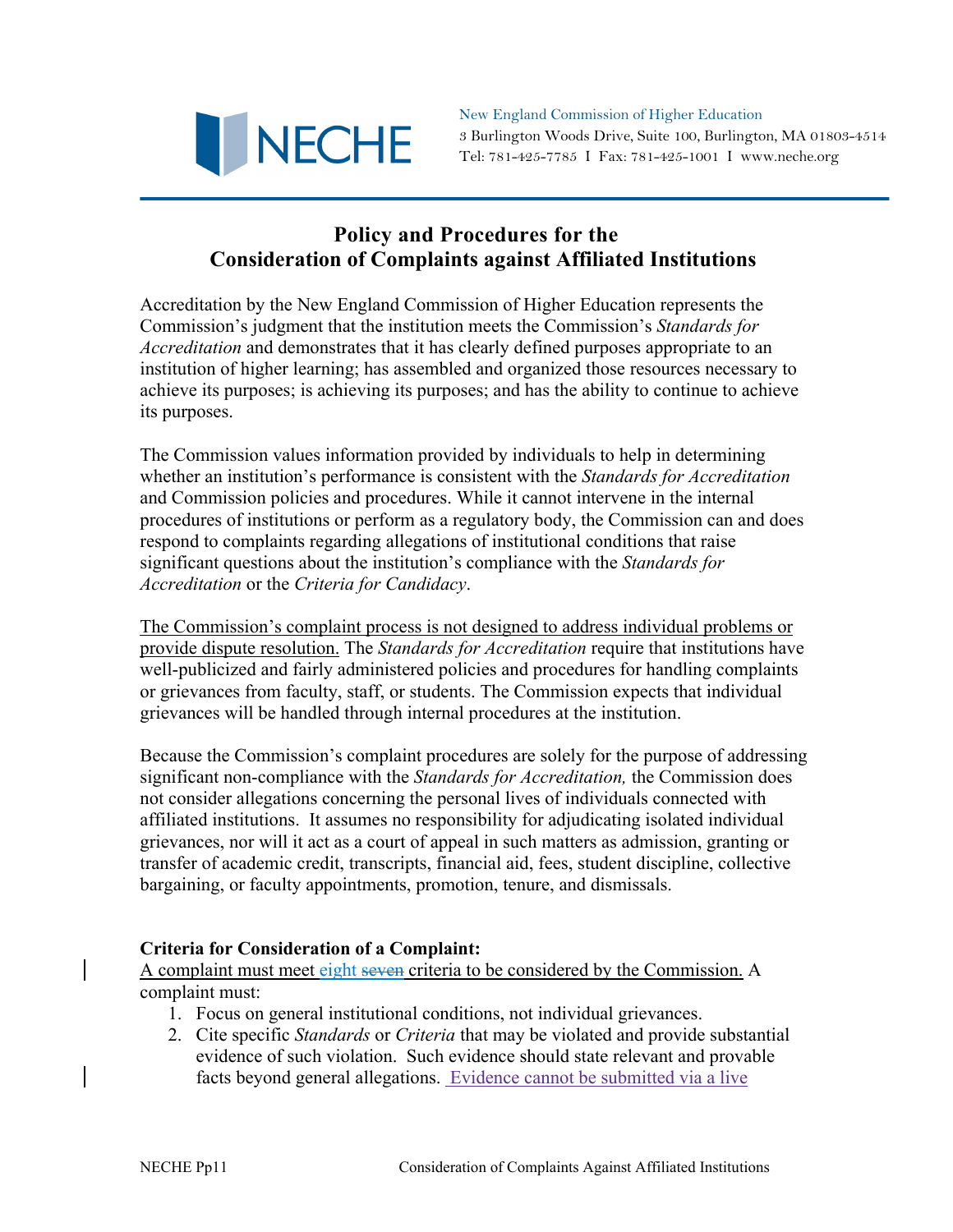webpage or other shared document. All evidence must be submitted in a manner that, once submitted, can no longer be edited.

- 3. Demonstrate that a serious effort has been made to pursue grievance or complaint procedures provided within the institution.
- 4. Be submitted through the U.S. Mail or by common carrier on the Commission's Complaint Form, signed, and include permission for the form and related materials to be forwarded to the institution. The Commission does not accept anonymous complaints.
- 54. Include full disclosure about any other external channels the complainant is pursuing to resolve the complaint, including legal action.
- 65. Be submitted in a timely manner and refer to current or recent matters at the institution. Except in extraordinary circumstances, the Commission will not consider complaints if the conditions alleged occurred more than three years prior to the filing of the complaint.
- $76.$  Include a summary of the resolution the complainant is seeking.
- 78. Not relate to matters that the complainant has included in complaints or public comments previously submitted to and acted upon by the Commission.
- 8. Be submitted through the Commission's Complaint Form available on the NECHE website. The complaint must be signed and include permission for the form and related materials to be forwarded to the institution. The Commission does not accept anonymous complaints.

The Commission may choose not to act on a complaint filed by an individual in litigation with the institution. However, in extraordinary circumstances, where the matter alleged has the potential to jeopardize the institution's accreditation, the Commission may, at its discretion, choose to review the complaint.

## **Procedures and Timeline for Reviewing Complaints**

The Commission recognizes the importance of timely resolution of complaints, consistent with fairness to the complainant and the institution. In cases where circumstances beyond the Commission's control necessitate modification of the timeline below, the involved parties will be so informed.

1. Commission staff review and respond to complaints or inquiries about complaints within 30 working days of receipt.

- a) If the complaint does not meet each of the eight criteria outlined above and/or is found to be not within the scope of Commission policies and/or jurisdiction, the complainant is informed and the matter closed. (Individuals with concerns that do not meet the criteria for complaints may be advised to submit Public Comments.)
- b) If the complaint meets the eight criteria outline above, appears to be within the scope of Commission policies and jurisdiction, and is adequately documented, a copy of the complaint and supporting documentation is forwarded to the institution's chief executive officer, who is requested to provide a response within 30 working days. The matter is then placed on the agenda of the next Commission meeting.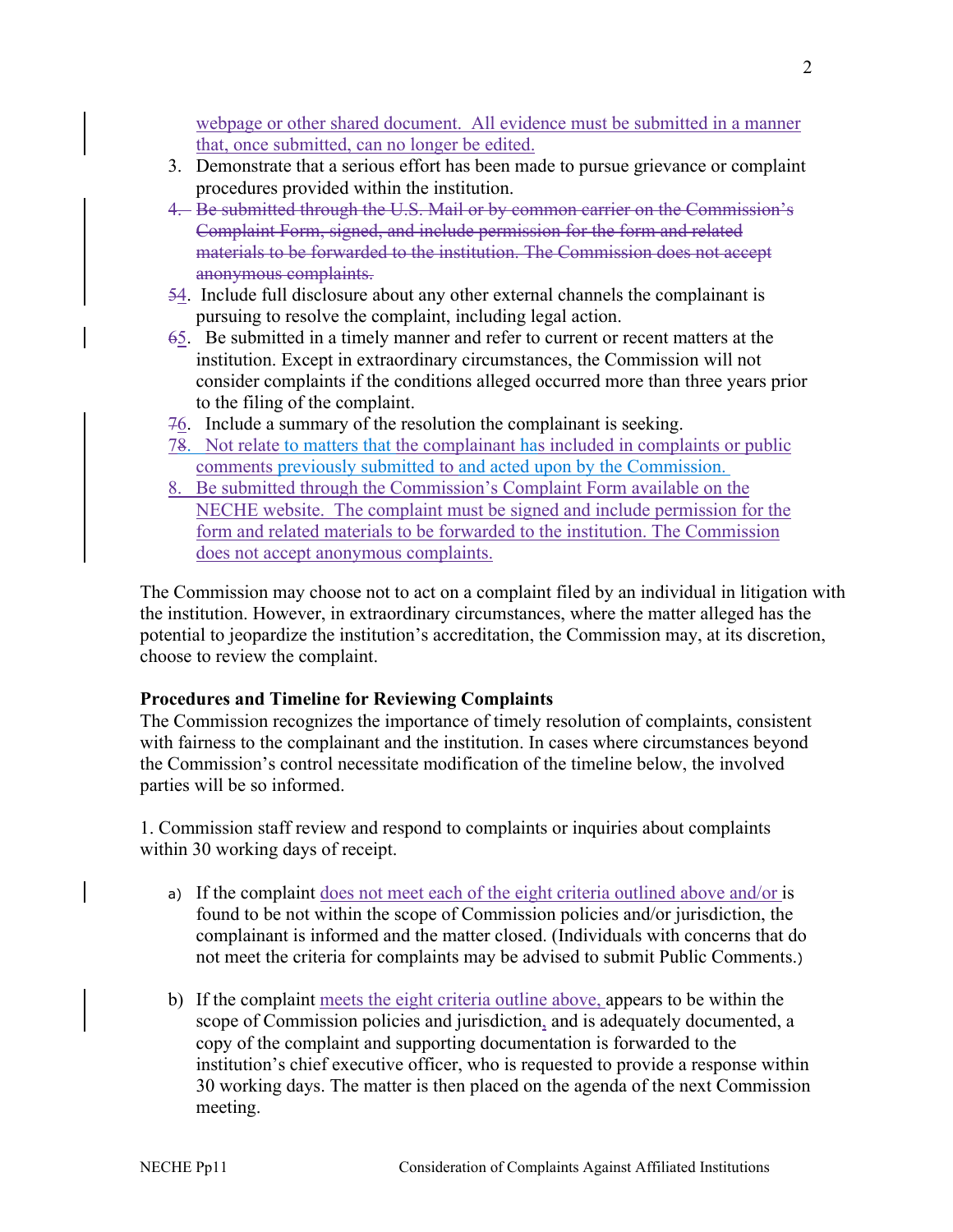c) In the event a complainant revises or updates a complaint after it has been accepted, Commission staff may review and respond to the revised complaint within 30 working days in accordance with paragraphs a) and b) above.

2. If the institution acknowledges the complaint is valid, it advises the Commission in writing of the actions taken to rectify the situation. Should the institution deny that the complaint is valid, it provides the Commission a written response indicating why it believes the allegations made are either untrue or do not represent a breach of the Commission's standards. Such a response should include supportive documentation where appropriate.

3. At its next scheduled meeting, the Commission considers the complaint and the institutional response and takes action as it deems appropriate. The Commission Chair, at his/hertheir sole discretion, may call a special meeting to act on a complaint when it is believed in the public interest to do so.

4. The complainant and the institution are notified in writing of the Commission's determination regarding the complaint within 30 working days after the Commission meeting.

5. Member institutions shall not take retaliatory action against an individual who has filed a complaint with the Commission, or against an individual who expresses concerns privately to the visiting team at the time of a comprehensive evaluation or other institutional visit. Allegations of retaliatory action will be reviewed by the Commission. If the Commission finds that an institution has taken any form of retaliatory action in response to the filing of a complaint, the Commission will treat such action as a violation of Standard 11 9 on *Integrity, Transparency, and Public Disclosure* and may take action as it deems appropriate and necessary.

6. Complaints against institutions accredited by other regional commissions or recognized institutional accrediting bodies will be referred to the appropriate accrediting agency.

7. Complaint materials and the Commission's decision become part of the institution's NECHE file. At the time of an institution's comprehensive evaluation, if the Commission has received three or more complaints concerning the same matter during the last accreditation cycle, it provides the visiting team with a summary of those complaints and their disposition. The visiting team is then asked to confirm that the institution's practice in the matter is in compliance with the *Standards for Accreditation.*

8. The Commission will not act on a complaint submitted on behalf of another individual, unless evidence is provided to confirm that such complainant is incapacitated or otherwise unable to act on his/her behalf.

9. The Commission generally discloses the identity of the complainant; however, in